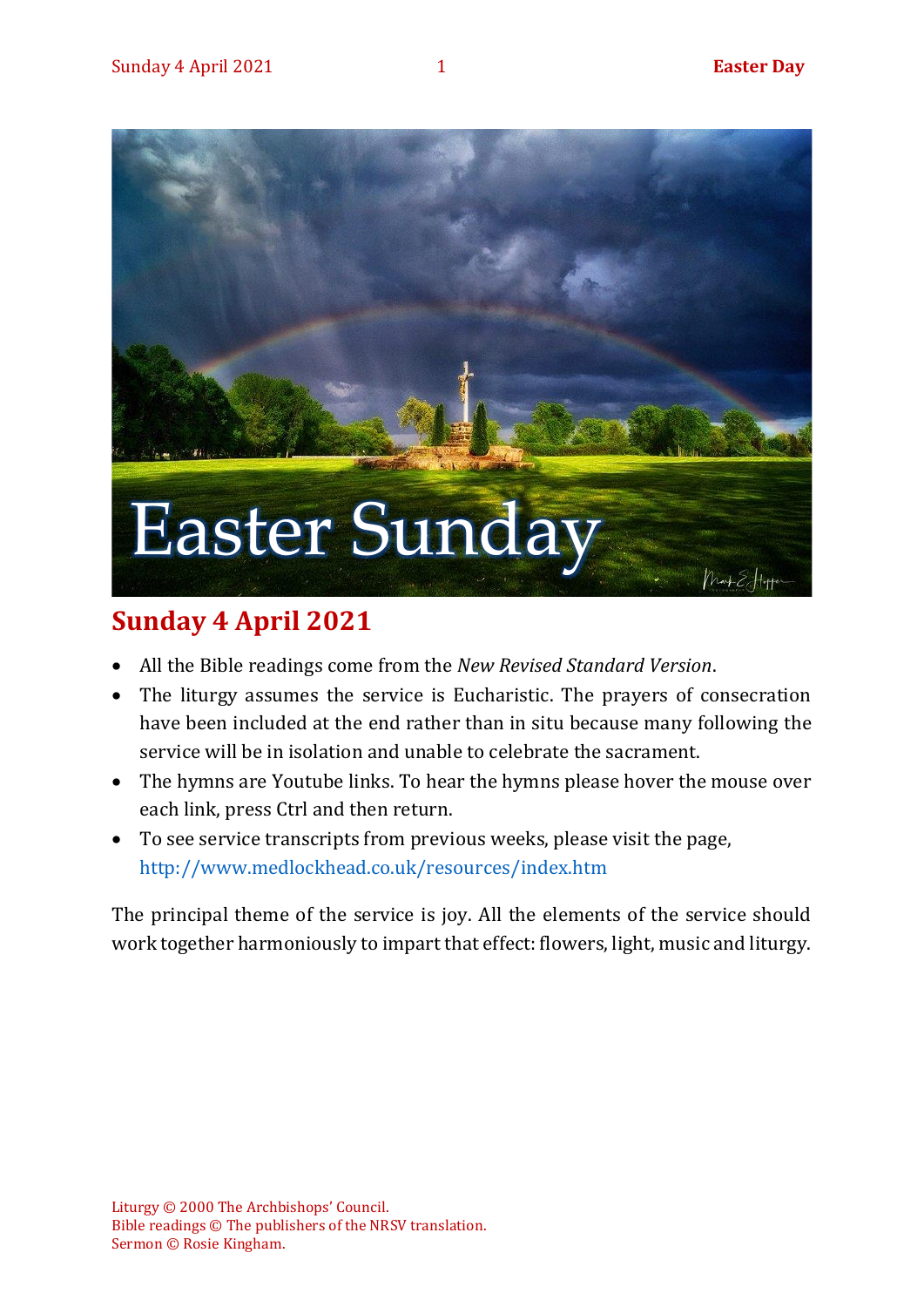# **The Welcome**

In the name of the Father, and of the Son, and of the Holy Spirit

All **Amen.**

The Lord be with you

All **And also with you.**

Alleluia, Christ is risen!

All **He is risen indeed! Alleluia!**

HYMN 1 **[Jesus Christ is risen today](https://www.youtube.com/watch?v=X1brSOs0lMc)** (please click on this link to hear the hymn)

# **The Preparation**

All **Almighty God,**

**to whom all hearts are open, all desires known, and from whom no secrets are hidden: cleanse the thoughts of our hearts by the inspiration of your Holy Spirit, that we may perfectly love you, and worthily magnify your holy name; through Christ our Lord. Amen.**

Our Lord Jesus Christ said:

The first commandment is this: 'Hear, O Israel, the Lord our God is the only Lord. You shall love the Lord your God with all your heart, with all your soul, with all your mind, and with all your strength.'

And the second is this: 'Love your neighbour as yourself.' There is no other commandment greater than these. On these two commandments hang all the law and the prophets.

## All **Amen. Lord, have mercy.**

Christ our Passover lamb has been sacrificed for us. Let us therefore rejoice by putting away all malice and evil and confess our sins in penitence and faith, firmly resolved to keep God's commandments and to live in love and peace with all.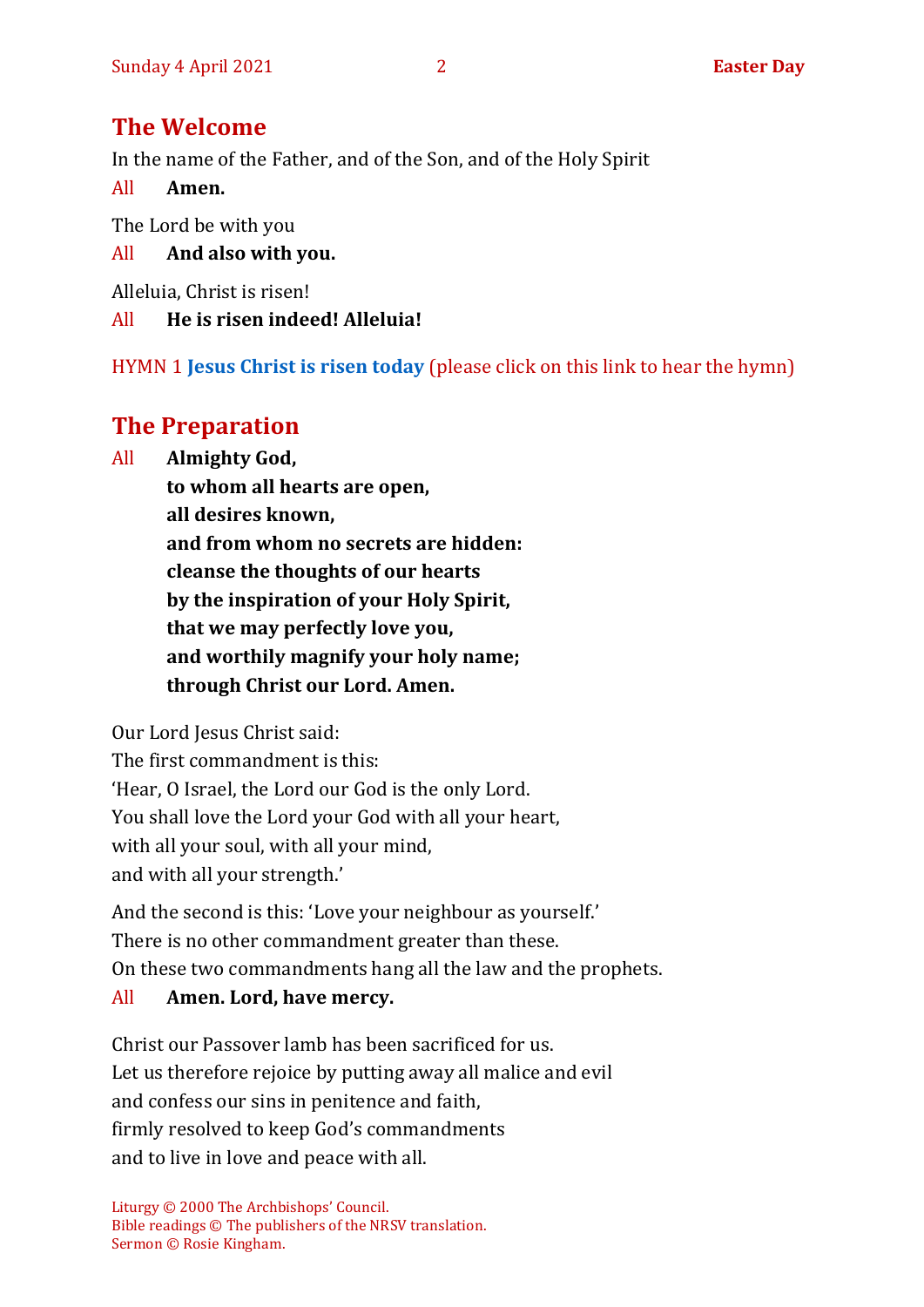All **Almighty God, our heavenly Father, we have sinned against you and against our neighbour in thought and word and deed, through negligence, through weakness, through our own deliberate fault. We are truly sorry and repent of all our sins. For the sake of your Son Jesus Christ, who died for us, forgive us all that is past and grant that we may serve you in newness of life to the glory of your name. Amen.**

Almighty God,

who forgives all who truly repent, have mercy upon you, pardon and deliver you from all your sins, confirm and strengthen you in all goodness, and keep you in life eternal; through Jesus Christ our Lord.

All **Amen.**

# **The Gloria**

This version of the Gloria is sung to the tune of 'Cwm Rhondda'. Click **[here](https://www.youtube.com/watch?v=BtGhnEwY74E)** for the tune.

All **Glory be to God in Heaven,**

**Songs of joy and peace we bring,**

**Thankful hearts and voices raising,**

**To creation's Lord we sing.**

**Lord we thank you, Lord we praise you,**

**Glory be to God our King:**

**Glory be to God our King.**

**Lamb of God, who on our shoulders, Bore the load of this world's sin; Only Son of God the Father, You have brought us peace within.**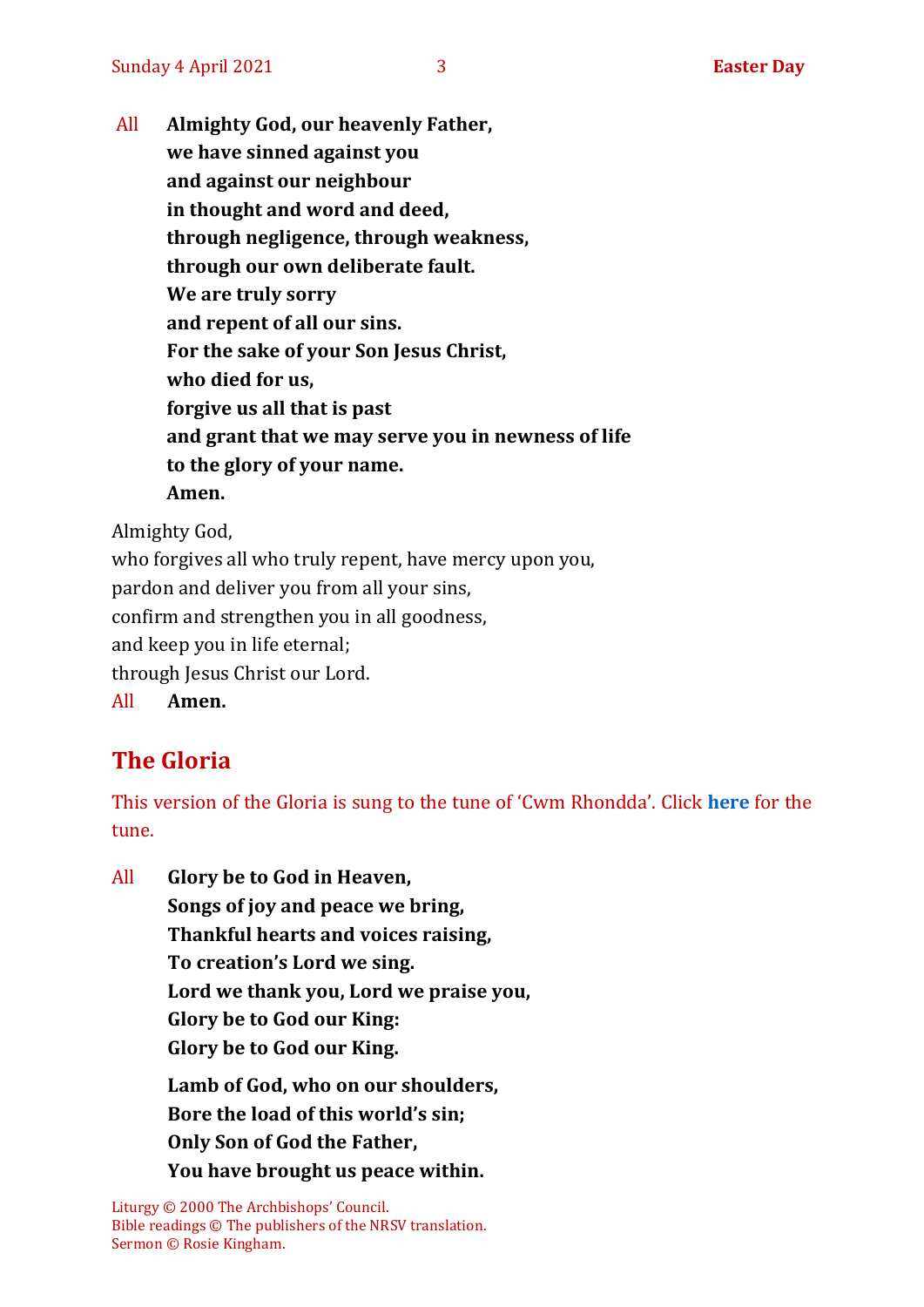**Lord, have mercy, Christ have mercy, Now your glorious reign begin: Now your glorious reign begin.**

**You O Son of God are Holy, You we praise with one accord. None in heav'n or earth is like you, Only you are Christ the Lord. With the Father and the Spirit, Ever worshipped and adored: Ever worshipped and adored.**

# **The Collect for Easter Day**

God of glory, by the raising of your Son you have broken the chains of death and hell: fill your Church with faith and hope; for a new day has dawned and the way to life stands open in our Saviour Jesus Christ.

All **Amen.**

# **First reading**

A reading from the Acts of the Apostles

Peter said: 'I truly understand that God shows no partiality, but in every nation anyone who fears him and does what is right is acceptable to him. You know the message he sent to the people of Israel, preaching peace by Jesus Christ—he is Lord of all.

'That message spread throughout Judea, beginning in Galilee after the baptism that John announced: how God anointed Jesus of Nazareth with the Holy Spirit and with power; how he went about doing good and healing all who were oppressed by the devil, for God was with him. We are witnesses to all that he did both in Judea and in Jerusalem. They put him to death by hanging him on a tree; 40but God raised him on the third day and allowed him to appear, not to all the people but to us who were chosen by God as witnesses, and who ate and drank with him after he rose from the dead. He commanded us to preach to the people and to testify that he is the one ordained by God as judge of the living and the dead.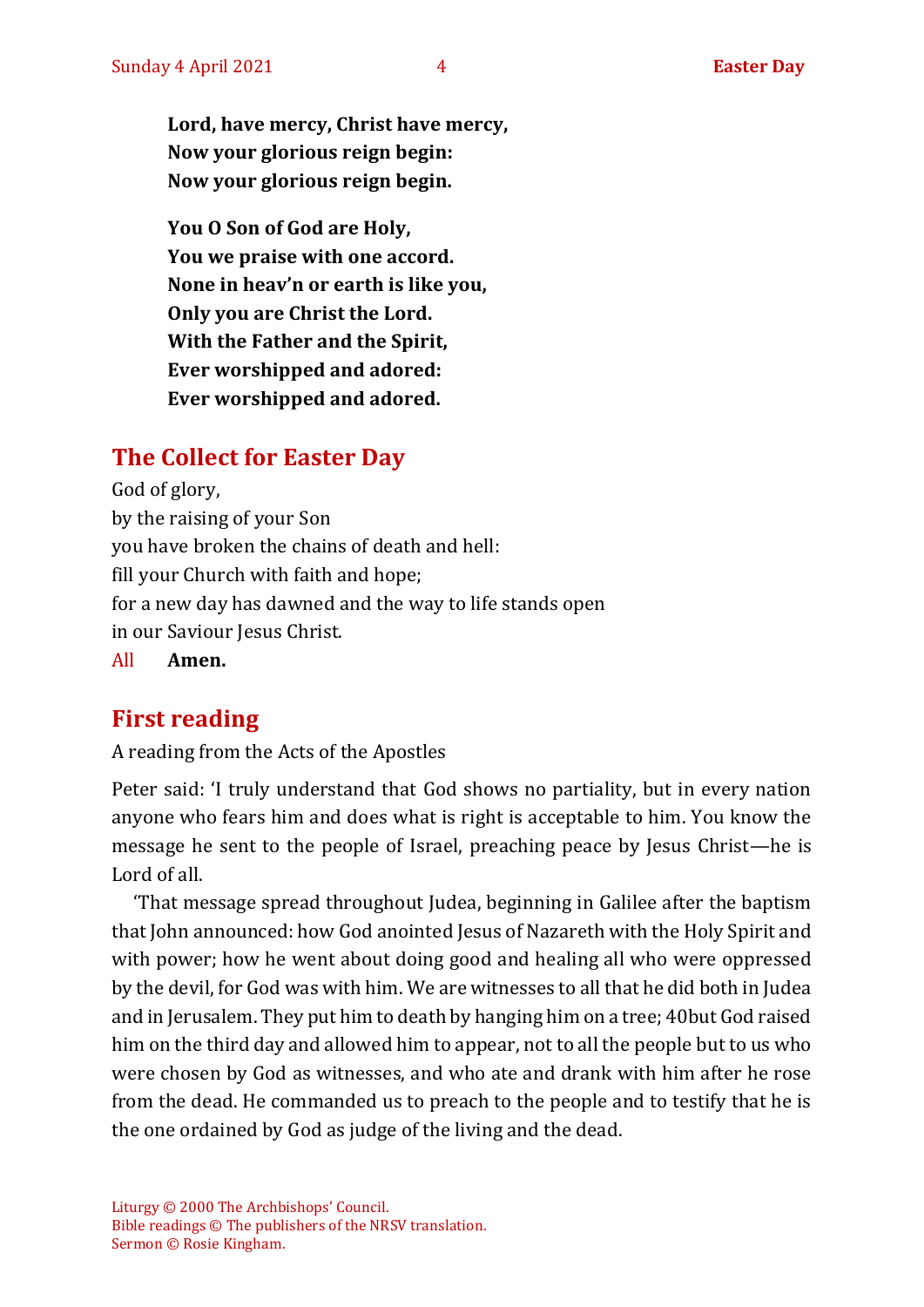'All the prophets testify about him that everyone who believes in him receives forgiveness of sins through his name.' *Acts 10:34–43*

This is the Word of the Lord

All **Thanks be to God.**

# **Second reading**

A reading from St Paul's letter to the Colossians

If you have been raised with Christ, seek the things that are above, where Christ is, seated at the right hand of God. Set your minds on things that are above, not on things that are on earth, for you have died, and your life is hidden with Christ in God. When Christ who is your life is revealed, then you also will be revealed with him in glory. *Colossians 3:1–4*

This is the Word of the Lord All **Thanks be to God.**

HYMN 2 **[Now the Green blade rises](https://www.youtube.com/watch?v=UVduV0ustWw)** (please click on this link to hear the hymn)

or **[Low in the grave he lay](https://www.youtube.com/watch?v=CtxSWcfH9hk)** (please click on this link to hear the hymn)

# **Gospel reading**

Hear the Gospel of our Lord Jesus Christ according to John

## All **Glory to you O Lord.**

Early on the first day of the week, while it was still dark, Mary Magdalene came to the tomb and saw that the stone had been removed from the tomb.

She ran and went to Simon Peter and the other disciple, the one whom Jesus loved, and said to them, 'They have taken the Lord out of the tomb, and we do not know where they have laid him.' Then Peter and the other disciple set out and went towards the tomb. The two were running together, but the other disciple outran Peter and reached the tomb first. He bent down to look in and saw the linen wrappings lying there, but he did not go in. Then Simon Peter came, following him, and went into the tomb. He saw the linen wrappings lying there, and the cloth that had been on Jesus' head, not lying with the linen wrappings but rolled up in a place by itself. Then the other disciple, who reached the tomb first, also went in, and he saw and believed; for as yet they did not understand the scripture, that he must rise from the dead.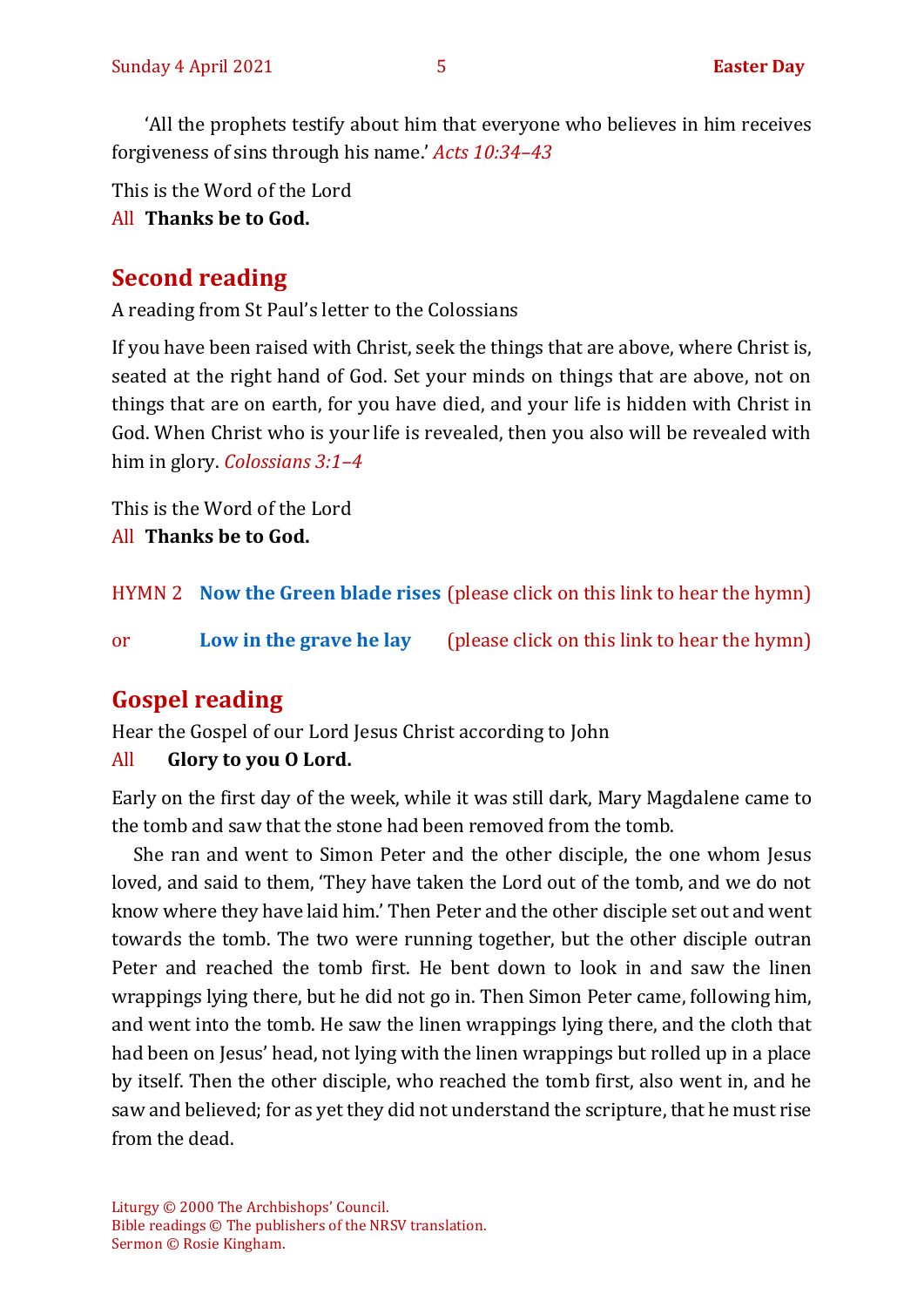The disciples returned to their homes, but Mary stood weeping outside the tomb. As she wept, she bent over to look into the tomb; and she saw two angels in white, sitting where the body of Jesus had been lying, one at the head and the other at the feet. They said to her, 'Woman, why are you weeping?' She said to them, 'They have taken away my Lord, and I do not know where they have laid him.' When she had said this, she turned round and saw Jesus standing there, but she did not know that it was Jesus. Jesus said to her, 'Woman, why are you weeping? For whom are you looking?' Thinking him to be the gardener, she said to him, 'Sir, if you have carried him away, tell me where you have laid him, and I will take him away.' Jesus said to her, 'Mary!' She turned, saying to him in Hebrew, 'Rabbouni!' (which means Teacher). Jesus said to her, 'Do not hold on to me, because I have not yet ascended to the Father. But go to my brothers and say to them, "I am ascending to my Father and your Father, to my God and your God".' Mary Magdalene ran to the disciples and said, 'I have seen the Lord'; and she told them that he had said these things to her. *John 20:1–18*

This is the Gospel of the Lord

All **Praise to you O Christ.** 

## **Sermon**

Christians are often described, or describe themselves, as Easter people. Which is wonderful: because we are indeed people who know that everyone who believes in Jesus can receive forgiveness of sins through the love enacted on the Cross. We can see all the marvellous, solid, unchanging certainties that make us 'Easter people' in today's Gospel.

First, let's look at Mary Magdalene and the other disciples. They had been following Jesus, their friend and teacher, through thick and thin for several years. They loved Him, they trusted Him, they saw Him perform miracles and explain the Kingdom of God, in which all the evil and corruption prevalent in this world would be vanquished. They didn't always like what he told them about His death or understand what He said about resurrection, but they believed in what He said. And then they had to watch as he was condemned and executed, by a particularly painful and humiliating death, stripped naked, taunted and abandoned. And when, after Passover, they come to anoint his body, it isn't there. Instead, there are folded graveclothes, and we are told that Peter and the other disciple went in, and saw, and believed. But then they went away, leaving Mary on her own. And Mary saw the risen Christ. In her joy, she ran after her fellow disciples shouting 'I have seen the Lord'. The world was no different—there was still corruption at the highest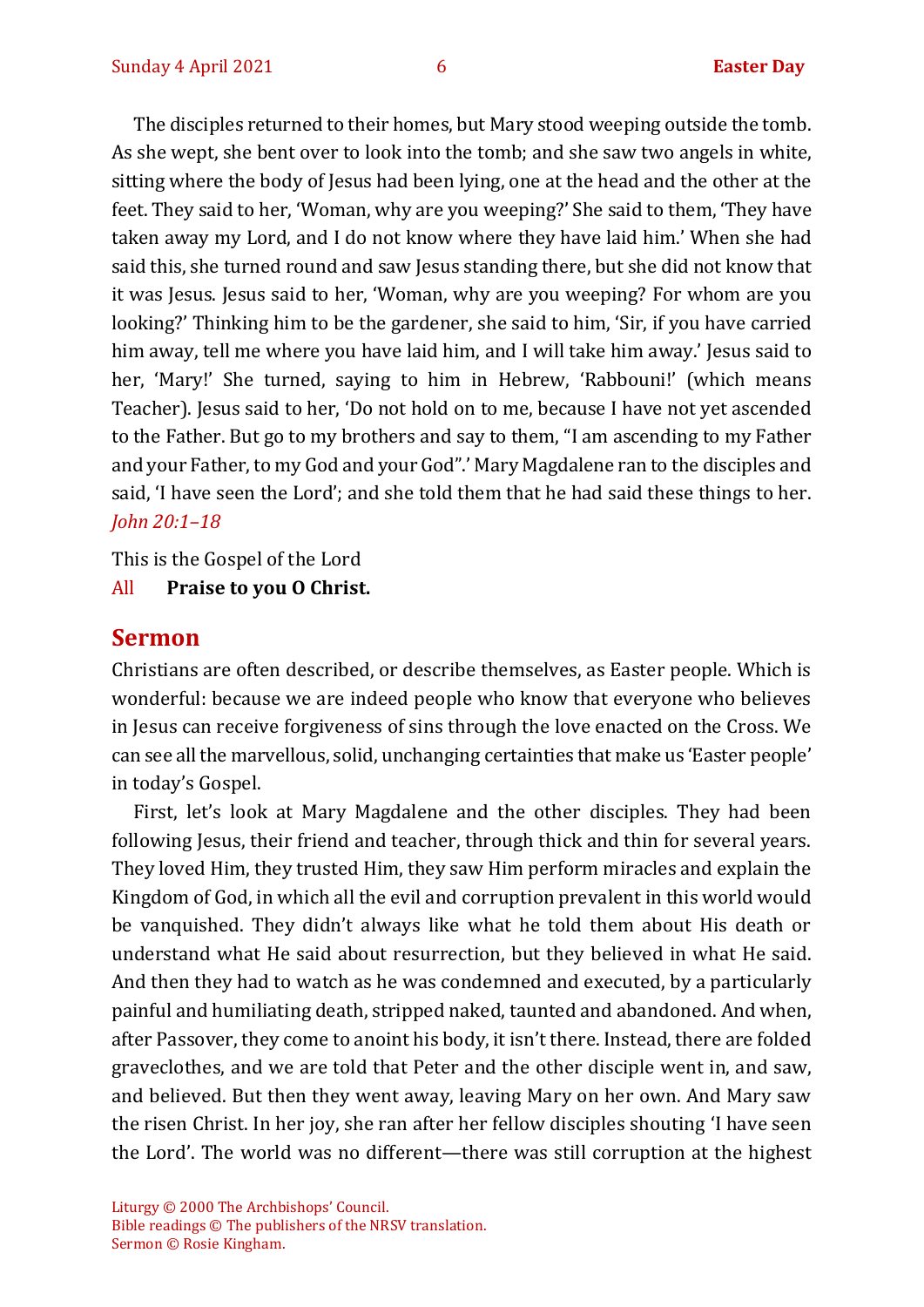levels in society, all manner of evils, war, famine, persecution—yet her life was transformed by the joy of knowing the risen Lord.

It's the same for us. We may be experiencing hardship and grief, the world is still full of evils, but in our hearts we have the joy of knowing the risen Christ. This joy in the Resurrection is one of the fundamental things that make us Easter people, always, whatever happens to us.

The next certainty lies in how Mary recognises Jesus. She thinks He is the gardener, until He calls her by name. Then, she knows who He is and what He wants her to do, which is to tell people what she has seen. They have a relationship that is personal and specific to them. And so do we. He calls us by name (think of Baptism and Confirmation), He knows us and we know Him, He has a purpose for each one of us, that is personal and specific to us. So that's another Easter people certainty—He calls us by name to do His work

Next we come to the Cross itself. Because of that one appalling sacrifice, made out of a love so great we cannot understand it, all our sins, past, present and future, can be forgiven. There is no sin that God cannot forgive. Not one. Easter people know this, and respond to love with repentance and the desire not to sin again (even though we do, again and again). We know that the cross became the point at which the power of sin was broken, and the relationship between God and humankind was restored. The Cross is the bridge between Heaven and Earth, and because of the Cross, the kingdom of this world is become the kingdom of God.

So as Easter people, whatever else we may be, we are called by name to do His work, to rejoice in the risen Christ and to know the saving power of the Cross to raise us to Heaven to be in God's presence for ever. Now that is something to shout about!

Alleluia, Christ is risen!

#### All **He is risen indeed! Alleluia!**

## **The Creed**

Do you believe and trust in God the Father, the source of all being and life, the one for whom we exist?

#### All **We believe and trust in him.**

Do you believe and trust in God the Son, who took our human nature, died for us and rose again?

#### All **We believe and trust in him.**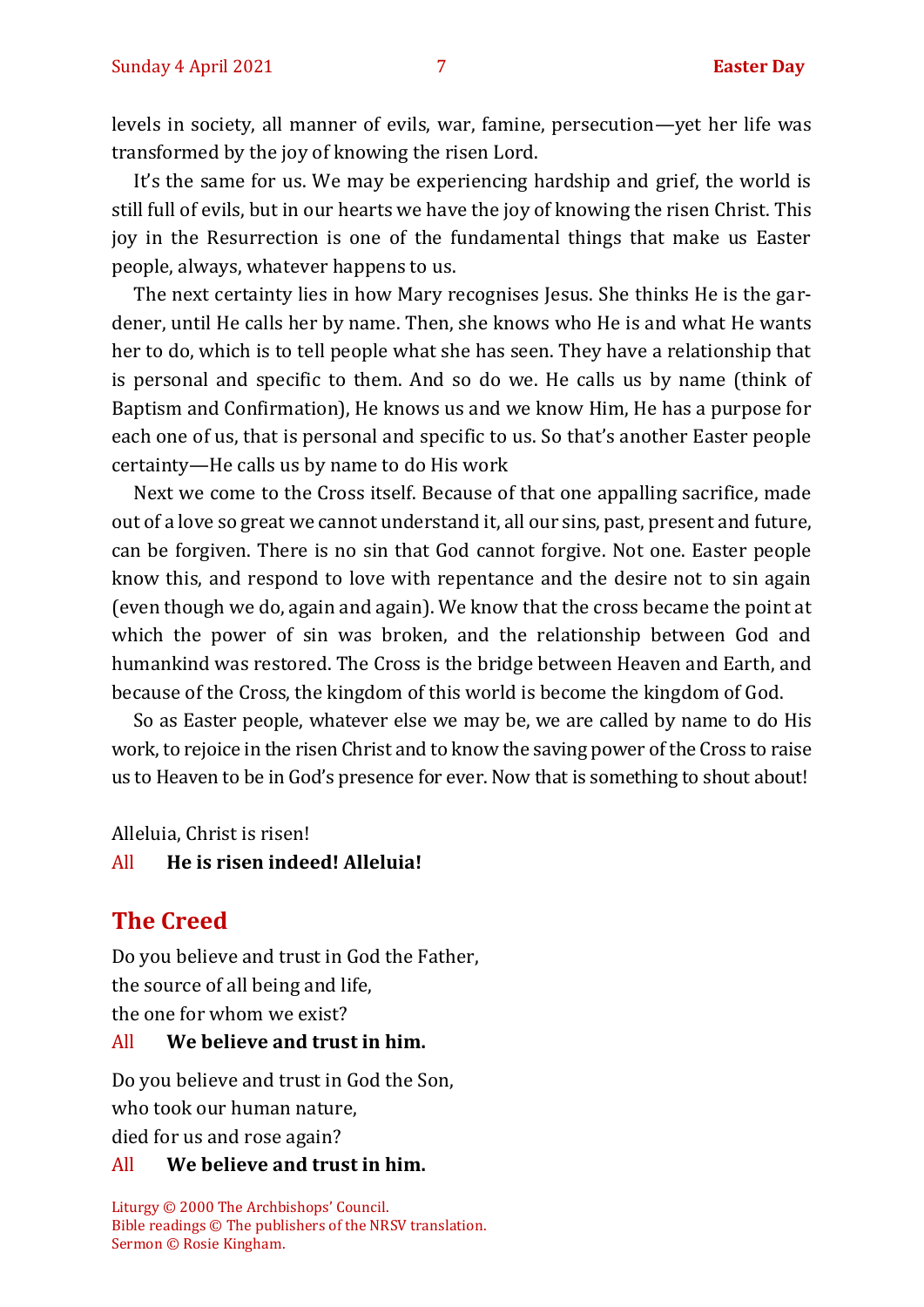Do you believe and trust in God the Holy Spirit, who gives life to the people of God and makes Christ known in the world?

## All **We believe and trust in him.**

This is the faith of the Church.

All **This is our faith. We believe and trust in one God, Father, Son and Holy Spirit. Amen.**

# **Prayers of intercession**

In joy and hope let us pray to the Father.

That our risen Saviour may fill us with the joy of his glorious and life-giving resurrection … we pray to the Father.

#### All **Hear our prayer.**

That isolated and persecuted churches may find fresh strength in the good news of Easter … we pray to the Father.

## All **Hear our prayer.**

That God may grant us humility to be subject to one another in Christian love … we pray to the Father.

#### All **Hear our prayer.**

That he may provide for those who lack food, work or shelter … we pray to the Father.

#### All **Hear our prayer.**

That by his power war and famine may cease through all the world … we pray to the Father.

#### All **Hear our prayer.**

That he may reveal the light of his presence to the sick,

the weak and the dying,

to comfort and strengthen them …

we pray to the Father.

#### All **Hear our prayer.**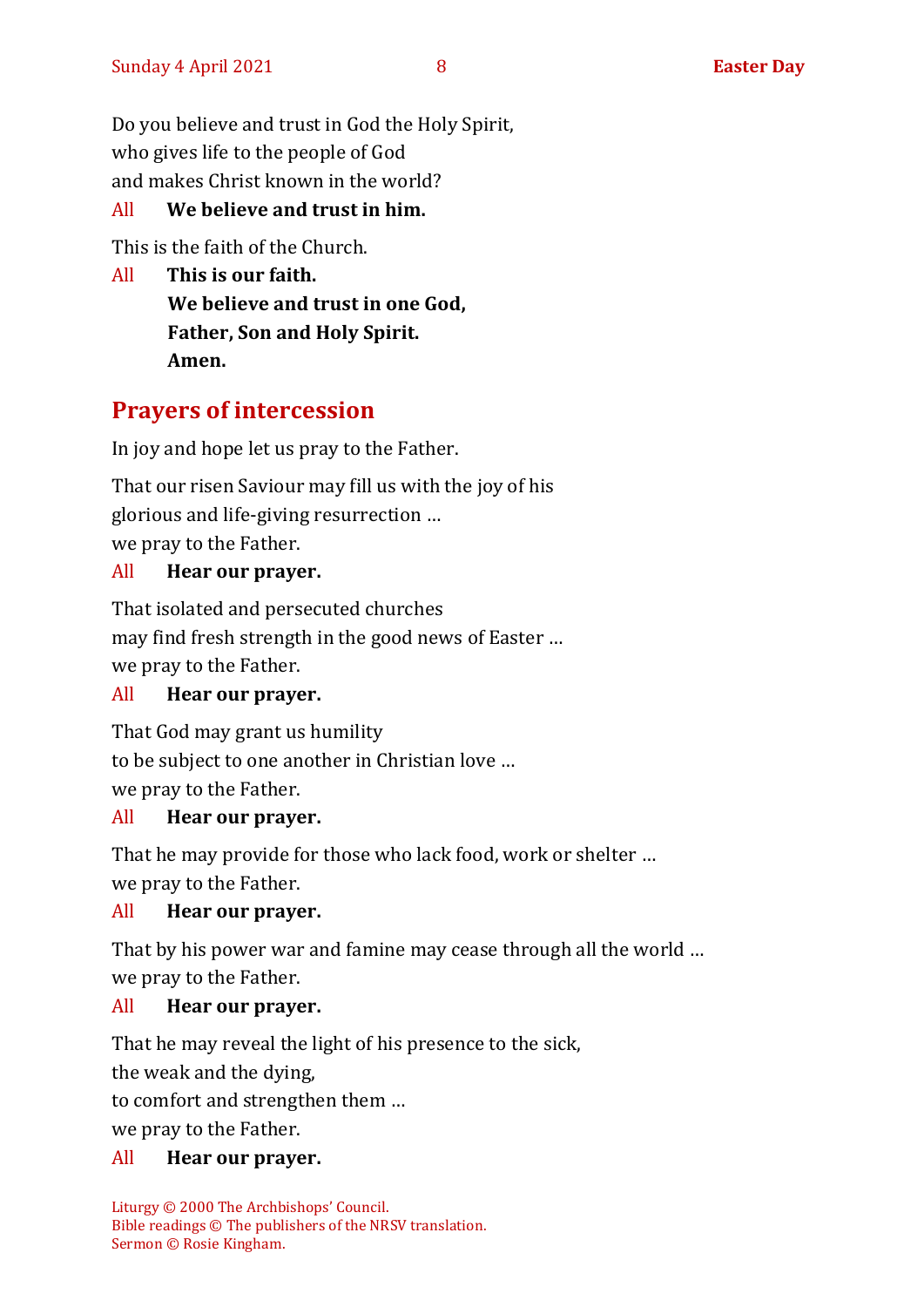That, according to his promises, all who have died in the faith of the resurrection may be raised on the last day … we pray to the Father.

## All **Hear our prayer.**

That he may send the fire of the Holy Spirit upon his people, so that we may bear faithful witness to his resurrection, we pray to the Father.

## All **Hear our prayer.**

Heavenly Father,

you have delivered us from the power of darkness and brought us into the kingdom of your Son: grant that, as his death has recalled us to life, so his continual presence in us may raise us to eternal joy; through Christ our Lord.

All **Amen.**

Merciful Father,

All **accept these prayers for the sake of your Son, our Saviour Jesus Christ. Amen.**

# **The peace**

The risen Christ came and stood among his disciples and said, 'Peace be with you.' Then were they glad when they saw the Lord. Alleluia.

The peace of the Lord be always with you:

All **And also with you.**

HYMN 3 **[Jesus is Lord!](https://www.youtube.com/watch?v=rflCCx3QRys&list=PLilJizfAHGExM_BlYgUNqWFtvwgMiXAmT)** (please click on this link to hear the hymn)

The liturgy of the Communion Service appears below

HYMN 4 **[Thine be the glory!](https://www.youtube.com/watch?v=GK0I9vj2QlI)** (please click on this link to hear the hymn)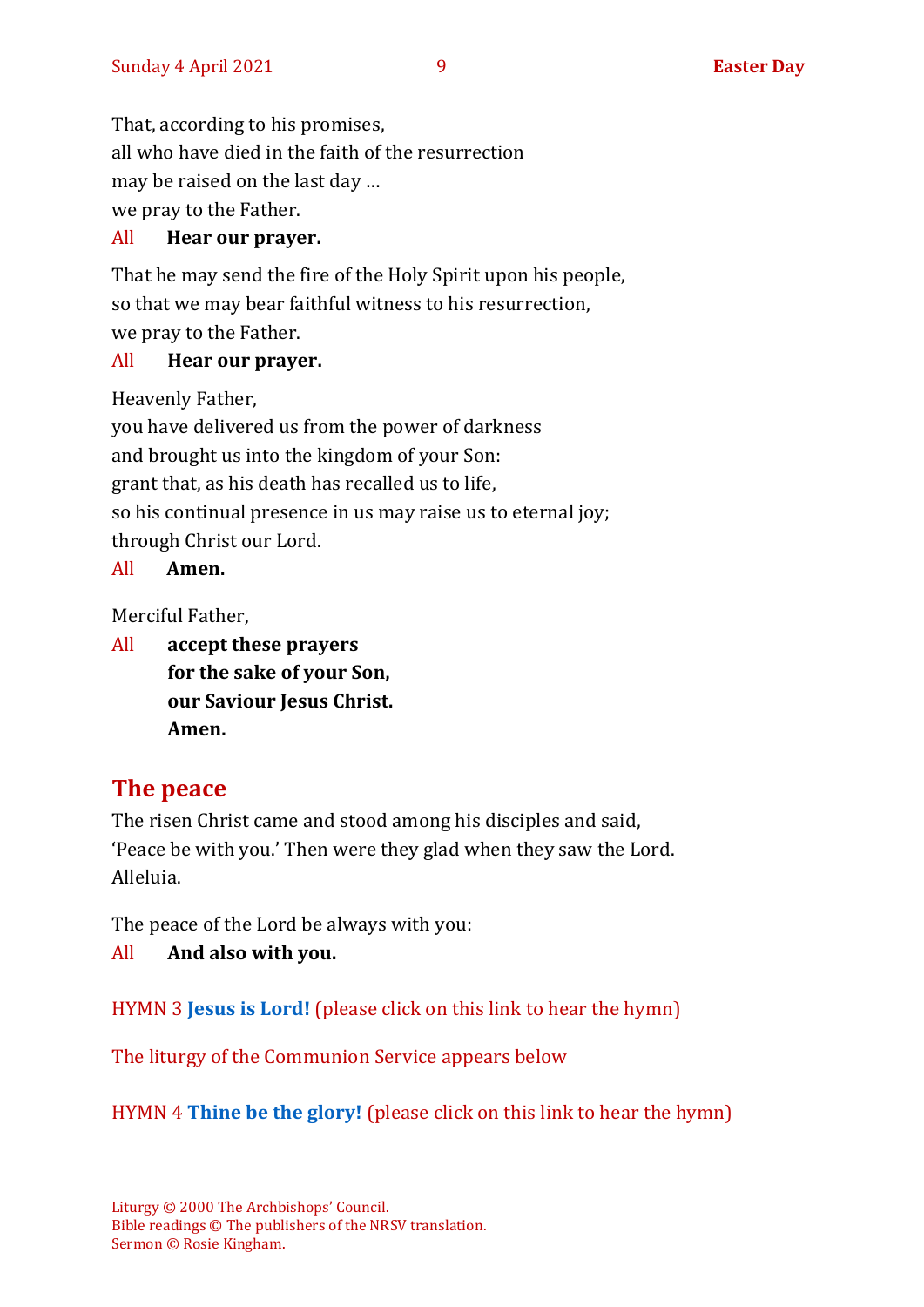# The Dismissal

God the Father,

by whose love Christ was raised from the dead, open to you who believe the gates of everlasting life.

All **Amen.**

God the Son,

who in bursting the grave has won a glorious victory, give you joy as you share the Easter faith.

## All **Amen.**

God the Holy Spirit,

whom the risen Lord breathed into his disciples, empower you and fill you with Christ's peace.

## All **Amen.**

And the blessing of God the Almighty:

Father, Son, and Holy Spirit,

be with you now and remain with you always.

#### All **Amen.**

Go in peace to love and serve the Lord.

## All **In the name of Christ. Amen.**

Alleluia, Christ is risen!

All **He is risen indeed! Alleluia!**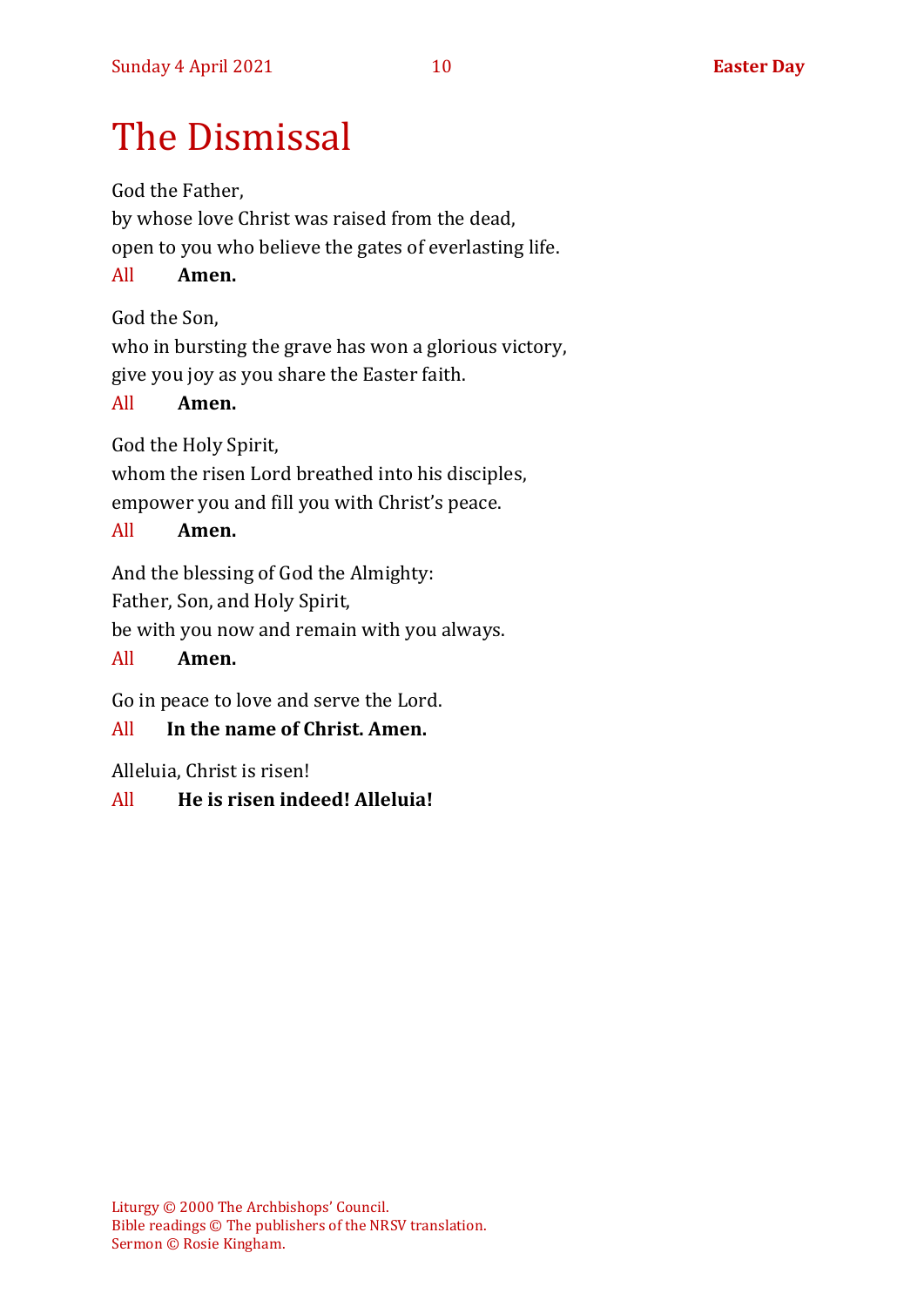# The Liturgy of the Sacrament

# Eucharistic Prayer (prayer E)

The Lord be with you

## All **and also with you.**

Lift up your hearts.

## All **We lift them to the Lord.**

Let us give thanks to the Lord our God.

## All **It is right to give thanks and praise.**

It is indeed right, our duty and our joy, always and everywhere to give you thanks, almighty and eternal Father, and in these days of Easter to celebrate with joyful hearts the memory of your wonderful works. For by the mystery of his passion Jesus Christ, your risen Son, has conquered the powers of death and hell and restored in men and women the image of your glory. He has placed them once more in paradise and opened to them the gate of life eternal. And so, in the joy of this Passover, earth and heaven resound with gladness, while angels and archangels and the powers of all creation sing for ever the hymn of your glory.

All **Holy, holy, holy Lord, God of power and might, heaven and earth are full of your glory. Hosanna in the highest. Blessed is he who comes in the name of the Lord. Hosanna in the highest.**

We praise and bless you, loving Father, through Jesus Christ, our Lord; and as we obey his command, send your Holy Spirit,

that broken bread and wine outpoured may be for us the body and blood of your dear Son.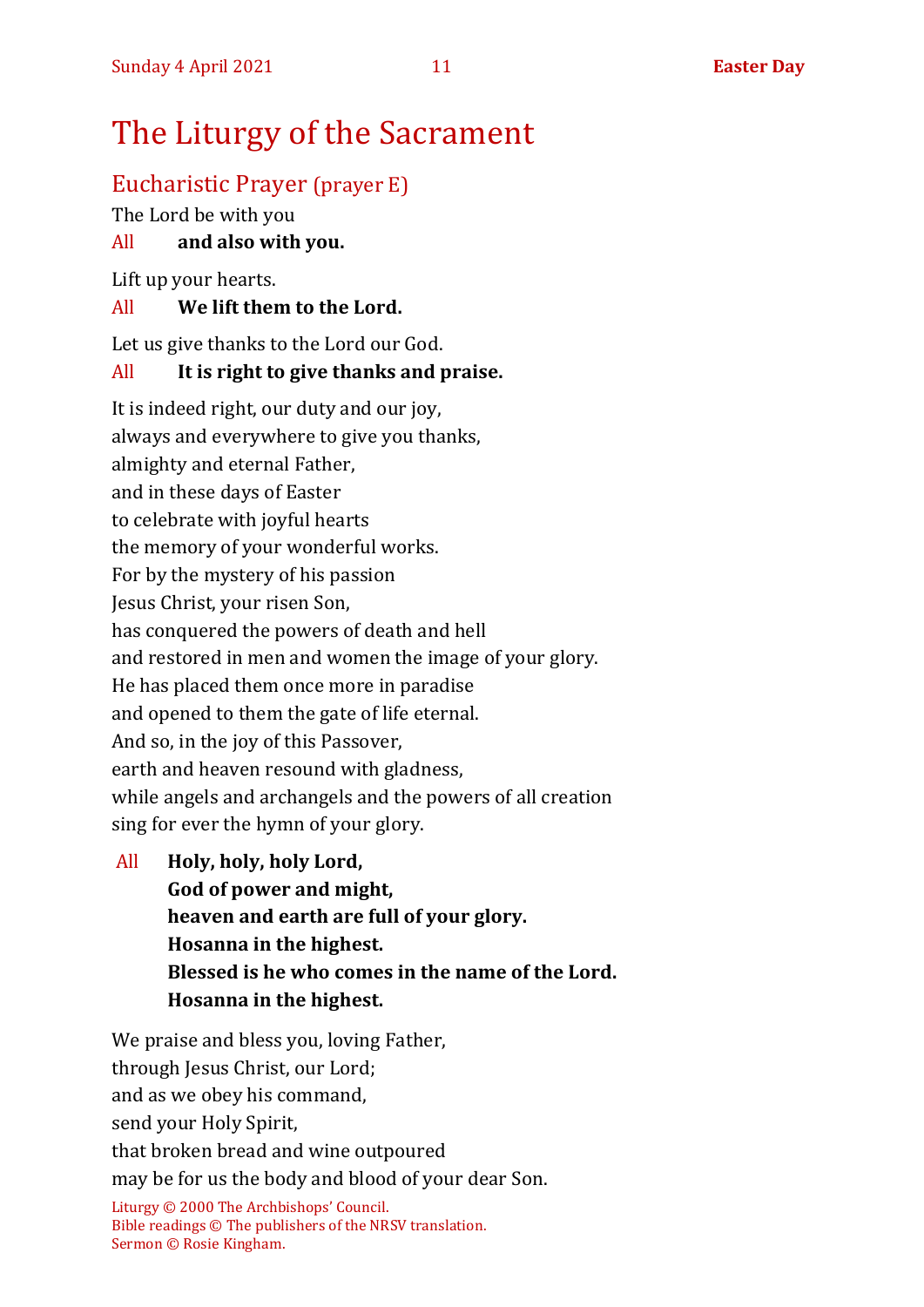On the night before he died he had supper with his friends and, taking bread, he praised you. He broke the bread, gave it to them and said: Take, eat; this is my body which is given for you; do this in remembrance of me.

When supper was ended he took the cup of wine. Again he praised you, gave it to them and said: Drink this, all of you; this is my blood of the new covenant, which is shed for you and for many for the forgiveness of sins. Do this, as often as you drink it, in remembrance of me.

So, Father, we remember all that Jesus did, in him we plead with confidence his sacrifice made once for all upon the cross.

Bringing before you the bread of life and cup of salvation, we proclaim his death and resurrection until he comes in glory.

Great is the mystery of faith:

All **Christ has died. Christ is risen. Christ will come again.**

Lord of all life,

help us to work together for that day

when your kingdom comes

and justice and mercy will be seen in all the earth.

Look with favour on your people,

gather us in your loving arms

and bring us with St Barnabas and all the saints

to feast at your table in heaven.

Through Christ, and with Christ, and in Christ, in the unity of the Holy Spirit, all honour and glory are yours, O loving Father, for ever and ever.

All **Amen.**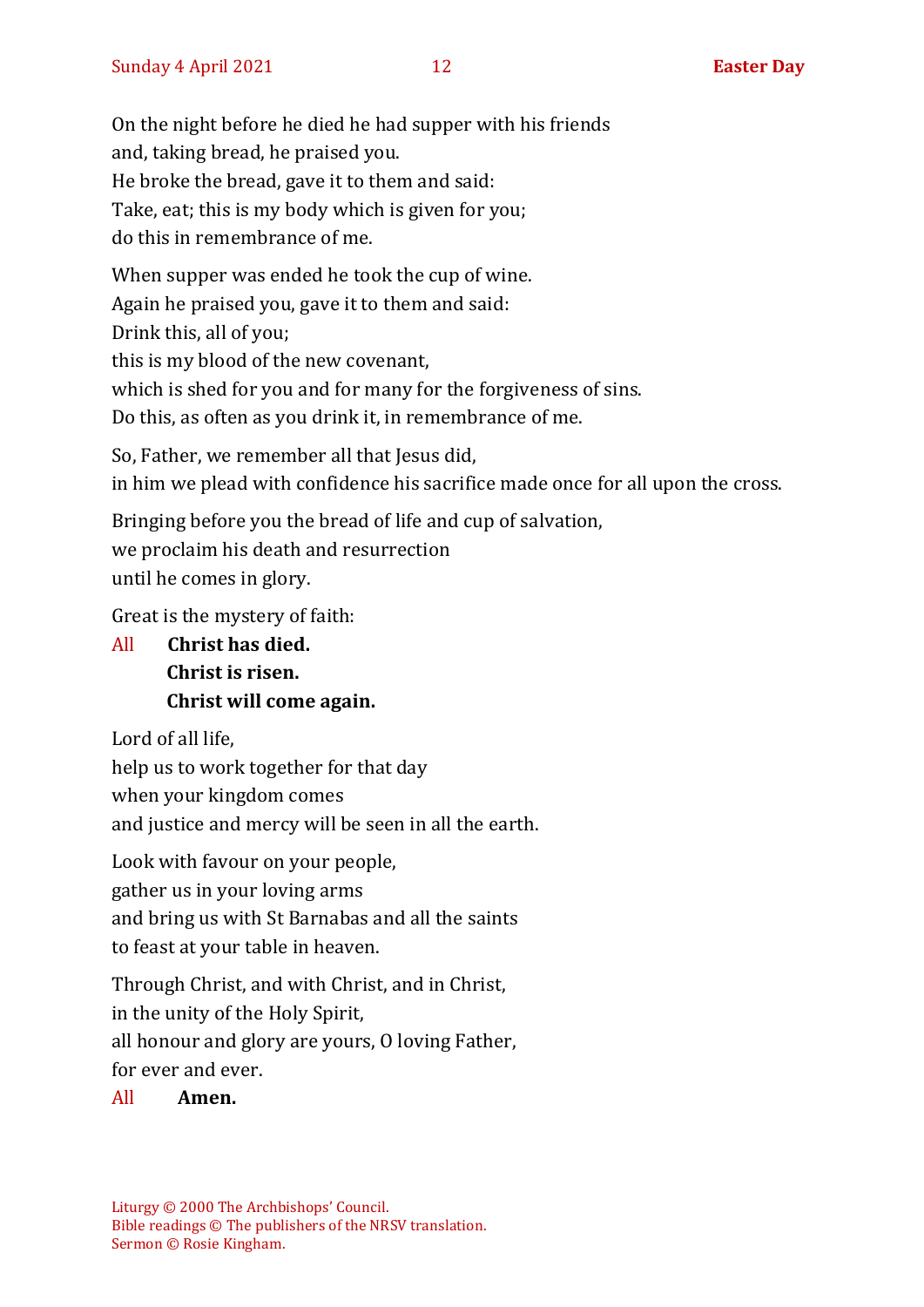# The Lord's Prayer

As our Saviour taught us, so we pray

All **Our Father in heaven, hallowed be your name, your kingdom come, your will be done, on earth as in heaven. Give us today our daily bread. Forgive us our sins as we forgive those who sin against us. Lead us not into temptation but deliver us from evil. For the kingdom, the power,** 

**and the glory are yours now and for ever. Amen.**

# Breaking of the Bread

We break this bread to share in the body of Christ.

- All **Though we are many, we are one body, because we all share in one bread.**
- All **Lamb of God,**

**you take away the sin of the world, have mercy on us.**

**Lamb of God, you take away the sin of the world, have mercy on us.**

**Lamb of God, you take away the sin of the world, grant us peace.**

Draw near with faith. Receive the body of our Lord Jesus Christ which he gave for you, and his blood which he shed for you. Eat and drink in remembrance that he died for you, and feed on him in your hearts by faith with thanksgiving.